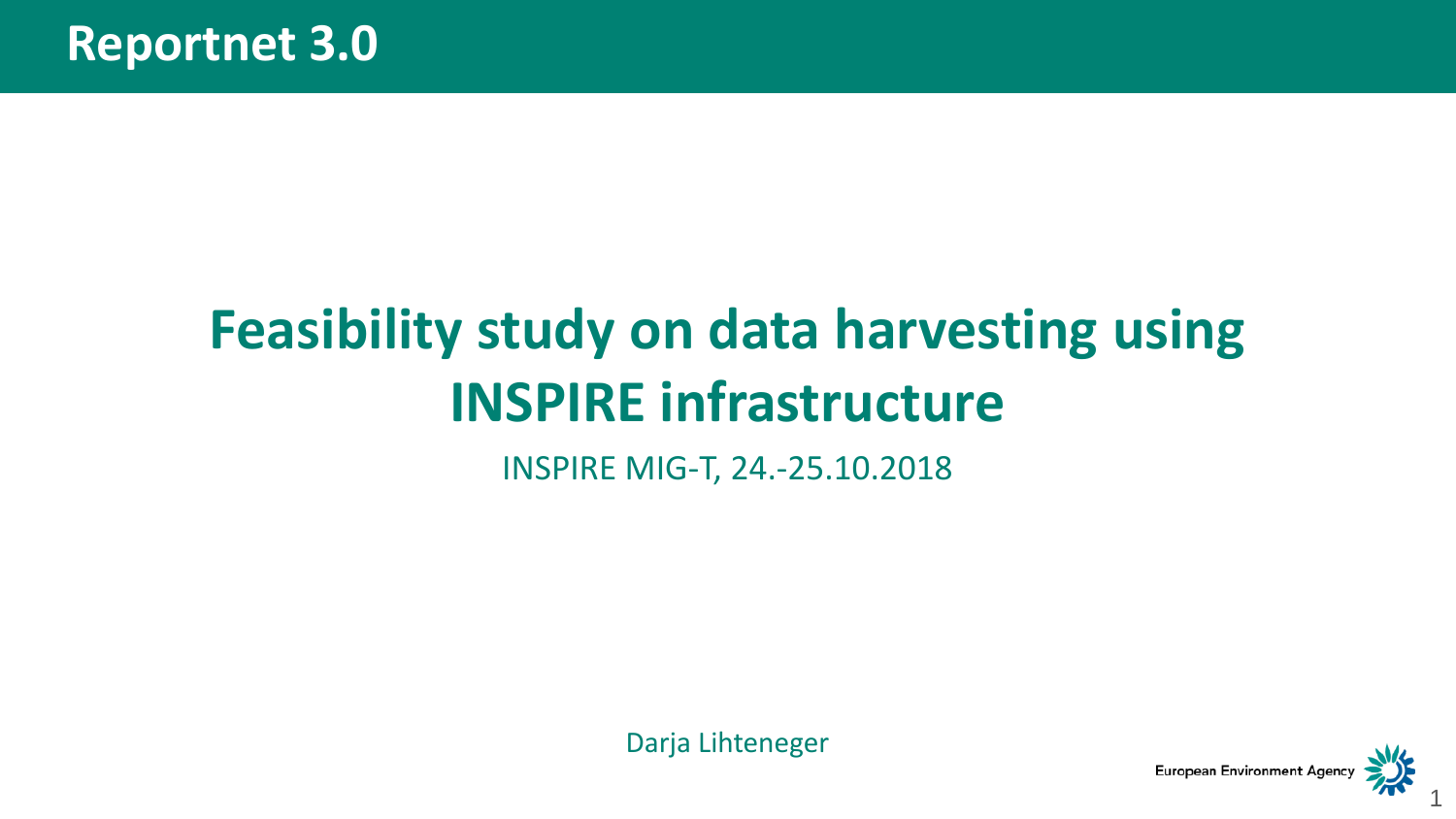## **Reportnet 3.0 / Feasibility study on data harvesting**

### **Outline**

- Finding services and data
- Services
- Downloaded data
- Referencing spatial objects
- Findings and input for Reportnet 3.0

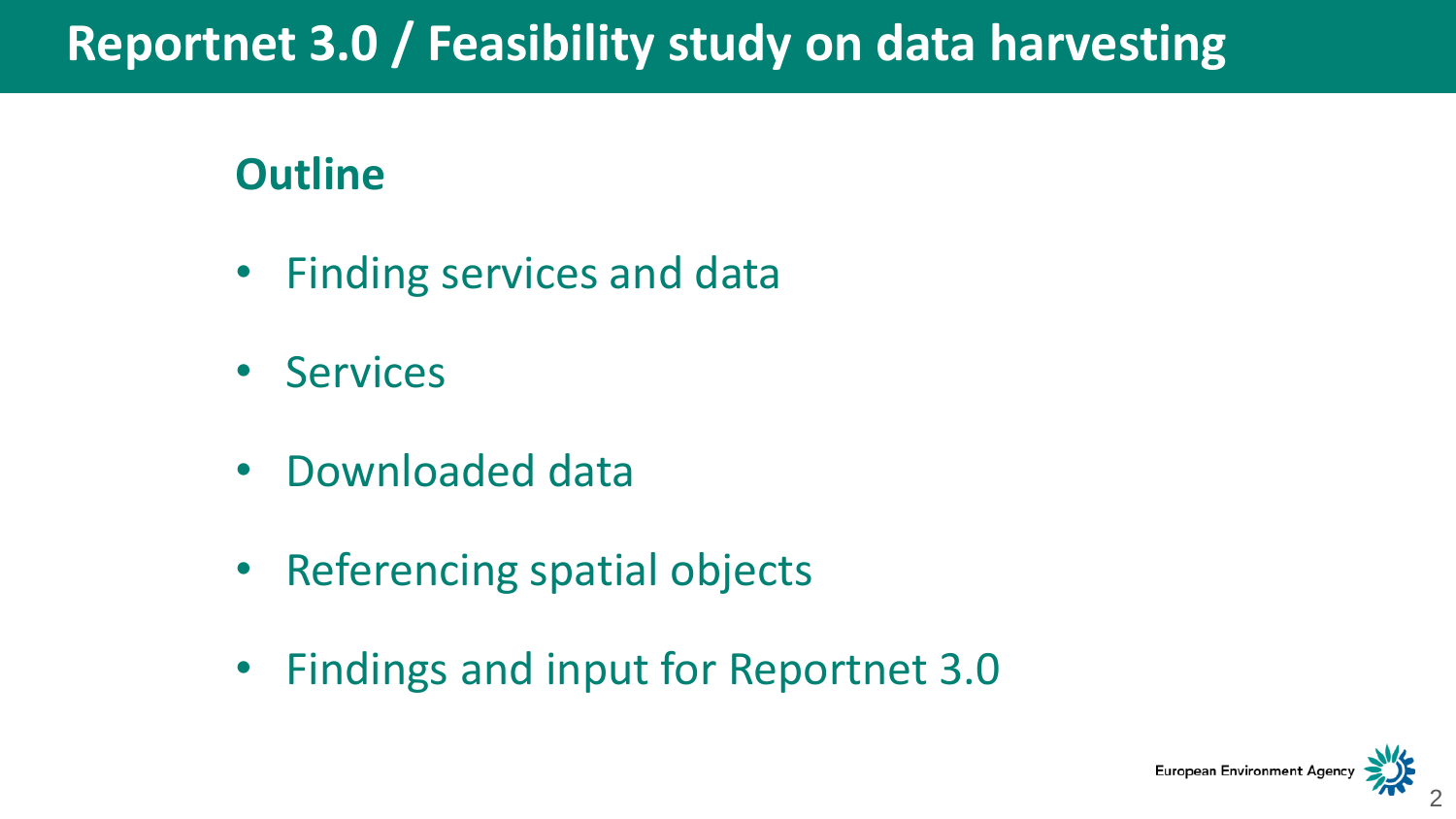# **Reportnet 3.0 / Feasibility study on data harvesting**

### • **Purpose:**

To assess the applicability of harvesting national INSPIRE services to automate the collection of geospatial data sets falling under reporting obligations

### • **Scope:**

- Use case 1: data harvesting
- Use case 2: referencing spatial objects

### • **Thematic domain:**

– Natura 2000 sites (INSPIRE theme "Protected Sites")

The study will address **INSPIRE download services** providing **Natura 2000 spatial data sets**

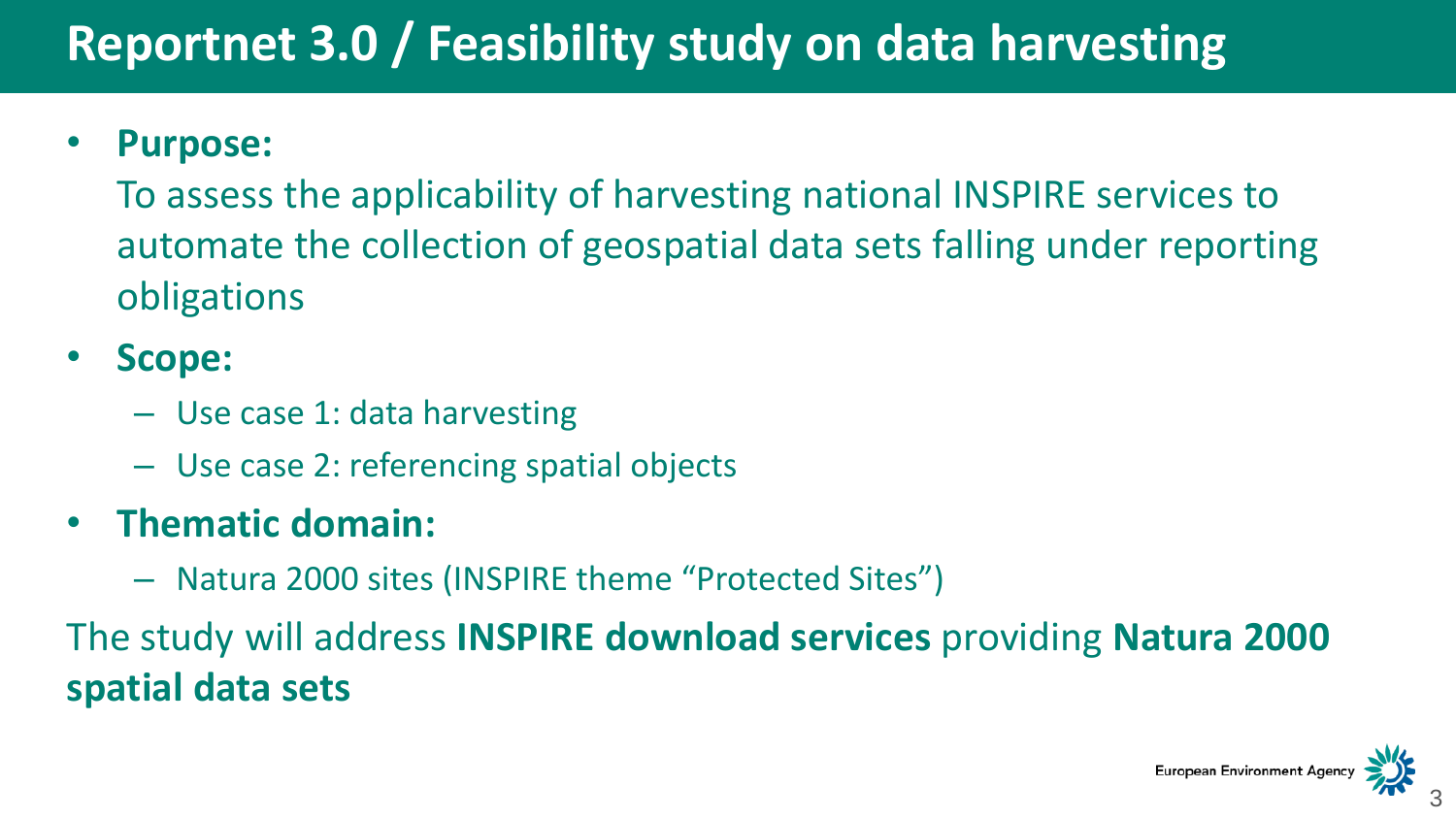## **Identification of data and services – needs & means**

#### Legislation - Directive 92/43/EEC



Deqislation - Directive 2009/147/EC



Downloadable **@** Viewable **INSPIRE Geoportal Data** ப் 94  $\star$  43 Metadata Data Sets records Data Sets - Protected sites of Europe <sup>6</sup> **INSPIRE Geoportal Data Set Statistics** 日2511 **INSPIRE Geoportal Data Set Statistics** 日59  $\frac{1}{2}$  26 Metadata **Ownloadabl** records Data Sets

Images – INSPIRE Geoportal snapshot on 21.10.2018

#### **Identification:**

Downloadable **@** Viewable

 $\frac{1}{2}$  257

- $\triangleright$  Results of INSPIRE Geoportal PDS Viewer (23.08.2018)
- $\triangleright$  Additional manual search in INSPIRE **Geoportal**
- $\triangleright$  Additional manual refinement (selection of Natura 2000 data sets from the list of several data sets or from top Atom Feed, selection of predefined stored query in WFS)
- $\triangleright$  Creating WFS GetFeature requests

**European Environment Agency** 

4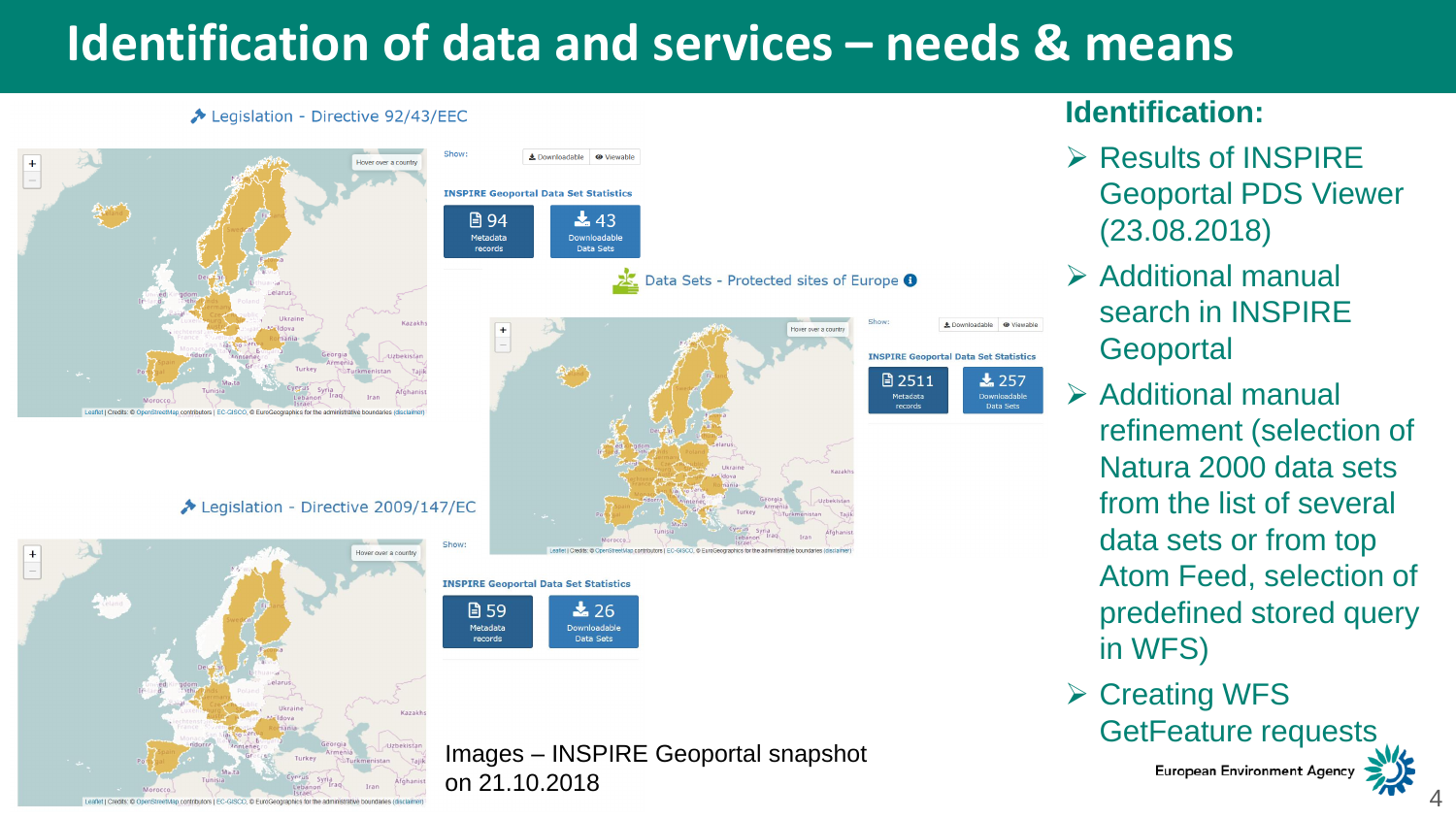### **Sample - initial list of services**



**country or data-service mapping**

| <b>Service type</b>              |                |
|----------------------------------|----------------|
| Atom feed                        | 1 <sub>0</sub> |
| File download (http, https, ftp) | 25             |
| <b>WFS</b>                       | 17             |
| Total                            | 52             |

**European Environment Agency**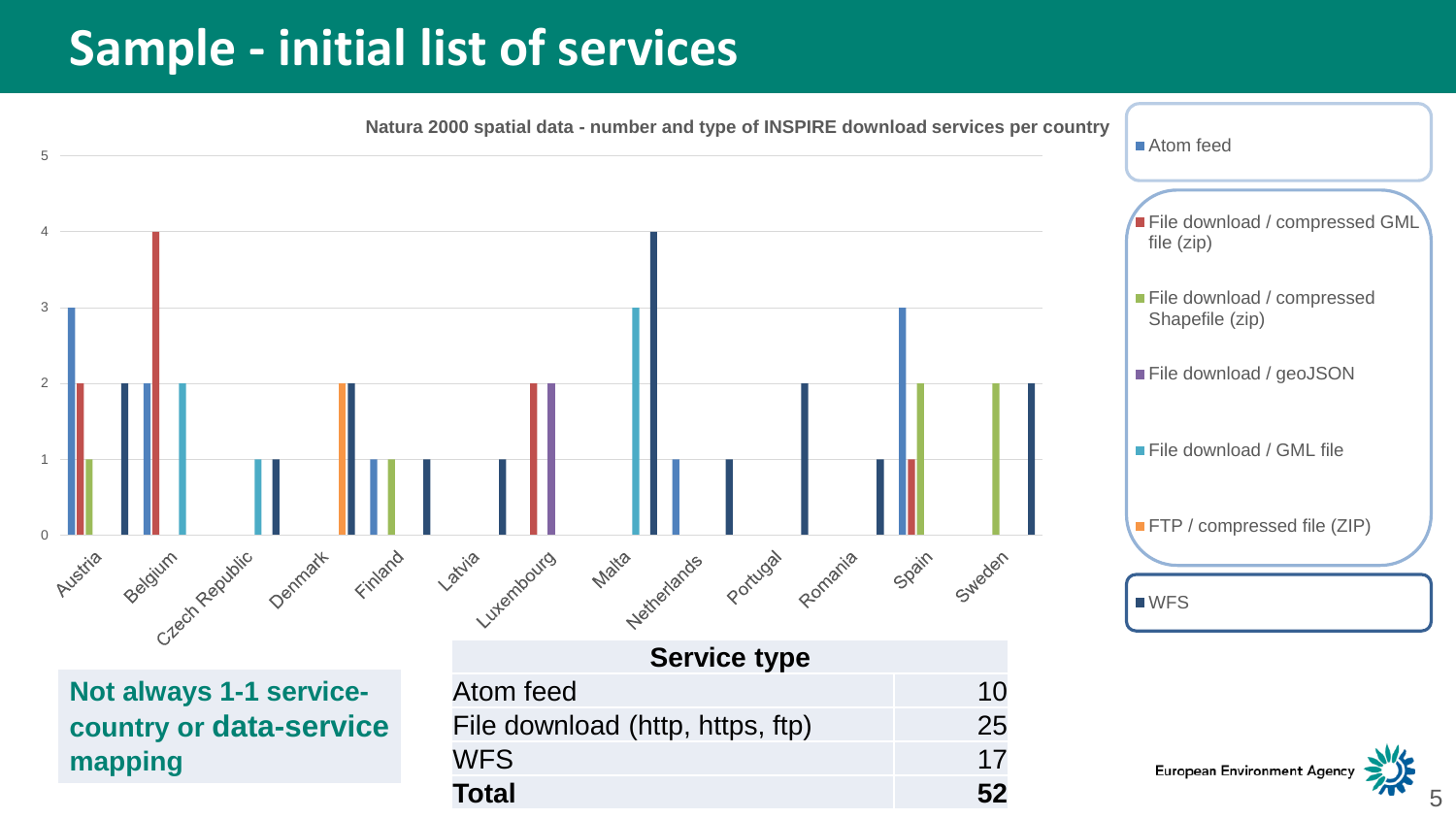# **Service connection and monitoring / testing**

 **All services tested to build a better understanding of service performance and use for reporting**

Availability **Capacity Performance Reliability** Purpose: Confirmation of active service Applying INSPIRE service quality criteria Detecting data change: comparing downloaded data (check-sum) from different service requests have to be combined with other more detailed data content tests

GET Spatial Data Set findings:

- Downloading data sets completed
- **Higher latency in some WFS**
- Limited number of features returned
- Example of encountered errors:
	- Operation timed-out
	- **Bad Gateway**

**Service monitoring and statistics is important in the period of official reporting data flow: documentation of data harvesting process, identification and awareness of service errors, trigger for notifications**

European Environment Ag

6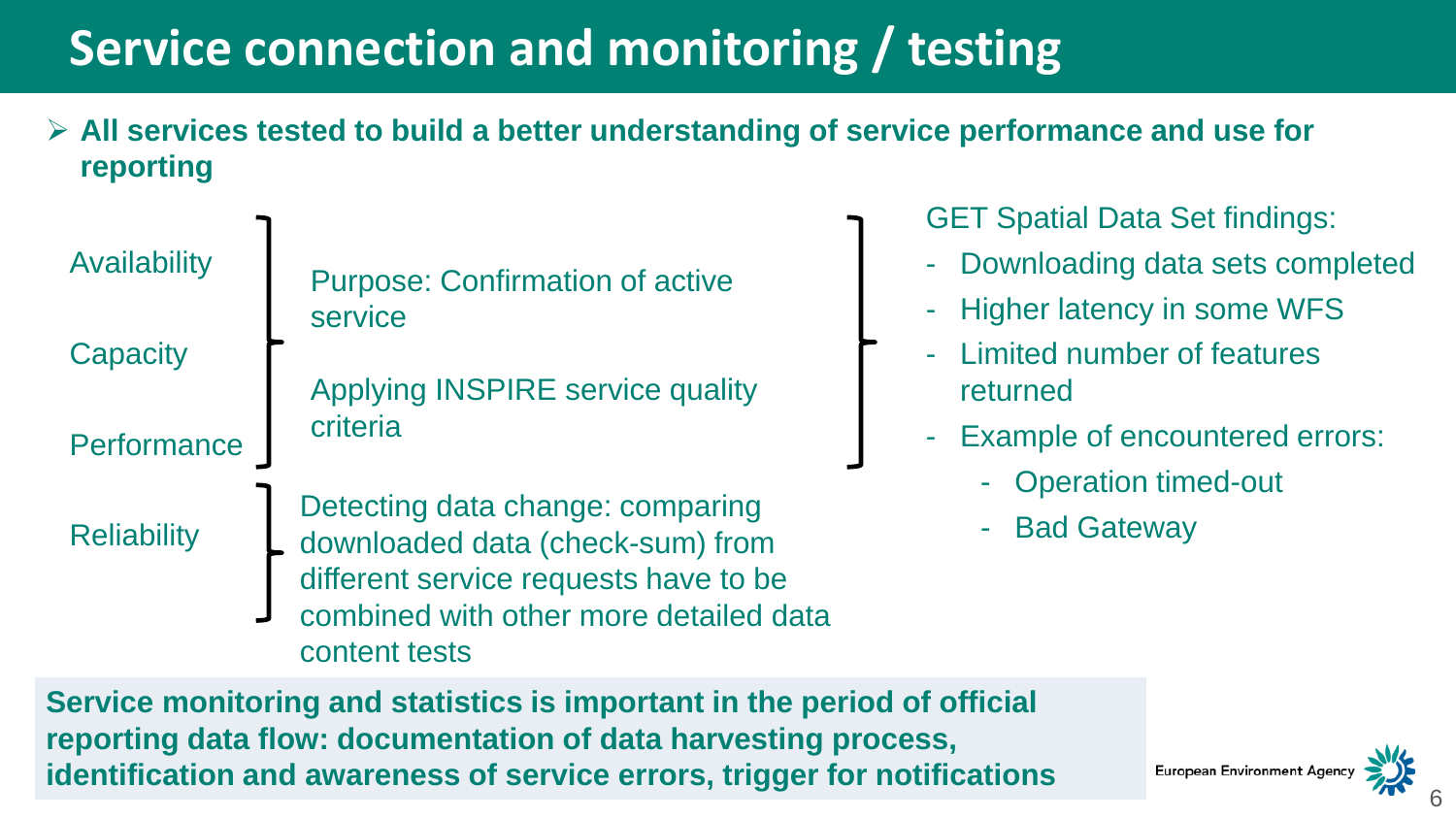## **Spatial data quality control: is it Natura 2000 data set?**

### • **Data quality control on data provided as GML:**

- Using INSPIRE ETF validator
- Result: high level of passed tests
- **Some encountered errors:**
	- Test not completed (Timeout on test)
	- GML schema errors
	- Protected site feature was not in dataset
- **Differences in content but not necessarily errors:**
	- Certain content is not included, e.g. SPA, SCI
	- Other content is included (non-Natura 2000 designation scheme, no protected sites)

**Input for data quality control tests in Reportnet at the level of data acceptance** 

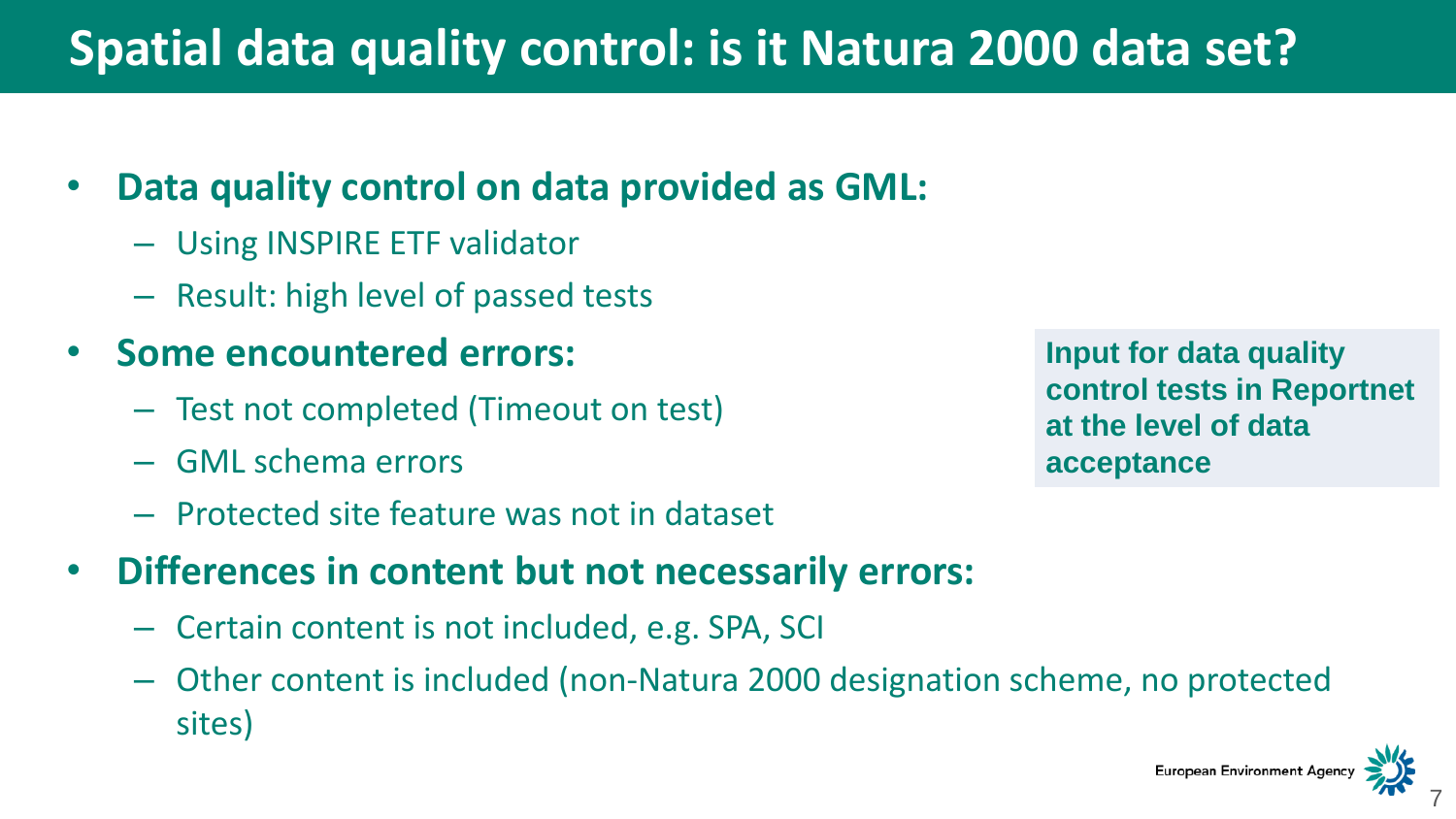### **Use case 2: Referencing mechanism**

#### **Challenge: For WFD water dependent protected areas that correspond to Natura 2000 sites find their related spatial data !**



#### **Each resource follows own life cycle / maintenance**

8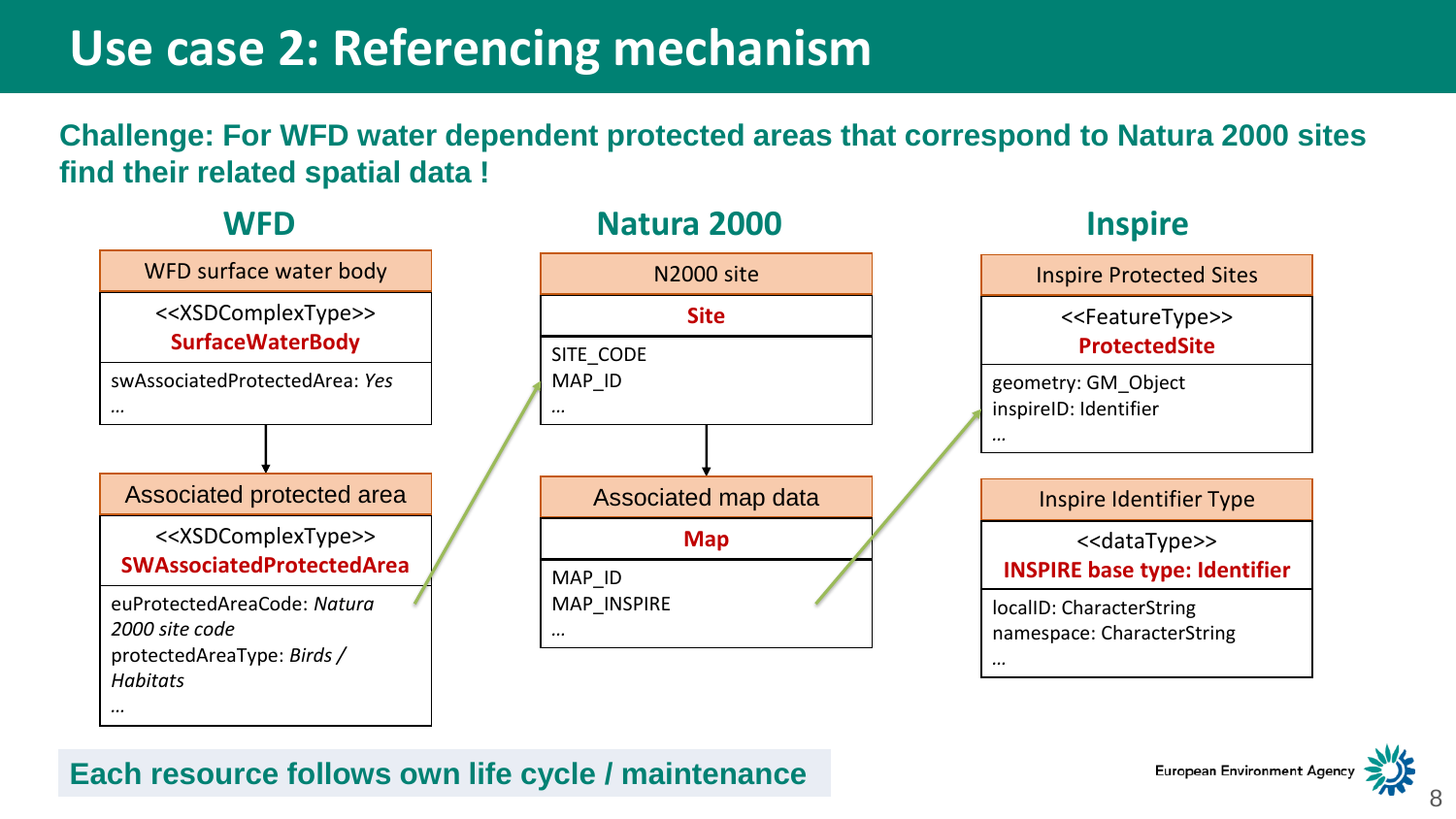# **Referencing mechanism findings**

### **Positive patterns:**

- **WFD -> Natura 2000**: link gives no issues
- **N2000 - INSPIRE**:
	- Inspire ID is provided
	- N2000 site code is part of Inspire ID
- **Referencing of spatial data:** through WFS requests based on Inspire identifier

### **Issues:**

- **Natura 2000 SDF reporting:**
	- Inspire ID often not filled in
	- Inspire ID provided in different ways (localId, combined localId + namespace)  $\blacksquare$
- **WFS – spatial objects provided according to different schemas:** 
	- NO STANDARDISATION > customised matching needed
	- Alternatives for linking if N2000 <> Inspire / possible if Natura 2000 site code is provided in INSPIRE **European Environment Agency** spatial data



Associated map data **Map** MAP\_ID MAP\_INSPIRE *…*

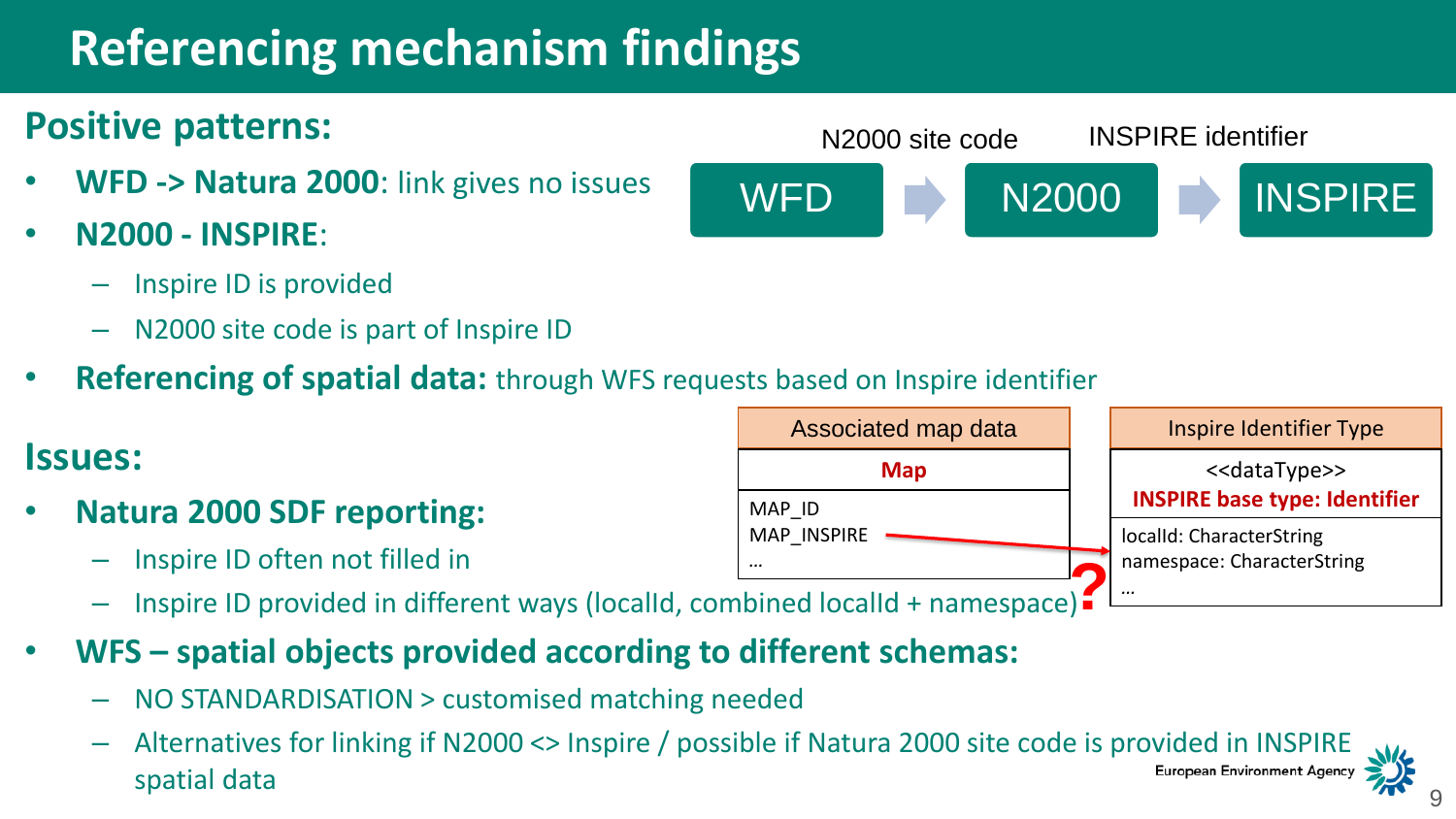# **Findings – requirements for focus groups**

| <b>ReqID</b> | <b>Priority</b> | <b>Reportnet</b> | <b>Reporting data and</b><br>service providers (MS) | Natura 2000<br><b>SDF</b> | <b>INSPIRE Protected</b><br><b>sites</b> | <b>INSPIRE</b> |
|--------------|-----------------|------------------|-----------------------------------------------------|---------------------------|------------------------------------------|----------------|
| $F-024$      | M               | X                |                                                     |                           |                                          |                |
| $F-026$      | M               | X                |                                                     |                           |                                          |                |
| $F-028$      | M               |                  | X                                                   | $\mathsf{X}$              | X                                        |                |
| $F-029$      | S               |                  |                                                     |                           |                                          | X              |
| F-030        | S               |                  | $\boldsymbol{\mathsf{X}}$                           |                           |                                          |                |
| $T-010$      | S               | $\boldsymbol{X}$ | $\boldsymbol{X}$                                    |                           |                                          |                |
| $F-025$      | $\overline{C}$  | X                |                                                     |                           |                                          |                |
| $F-027$      | $\overline{C}$  | X                |                                                     |                           |                                          |                |
| $F-031$      | $\overline{C}$  |                  | X                                                   |                           |                                          | $\mathsf{X}$   |
| $T-012$      | $\overline{C}$  | X                |                                                     |                           |                                          |                |
| T-013        | $\overline{C}$  | X                | X                                                   |                           |                                          |                |
| $T-014$      | $\overline{C}$  | X                | X                                                   |                           |                                          |                |
| T-011        | W               | $\mathsf{X}$     | X                                                   |                           |                                          |                |

 $\cdot$  10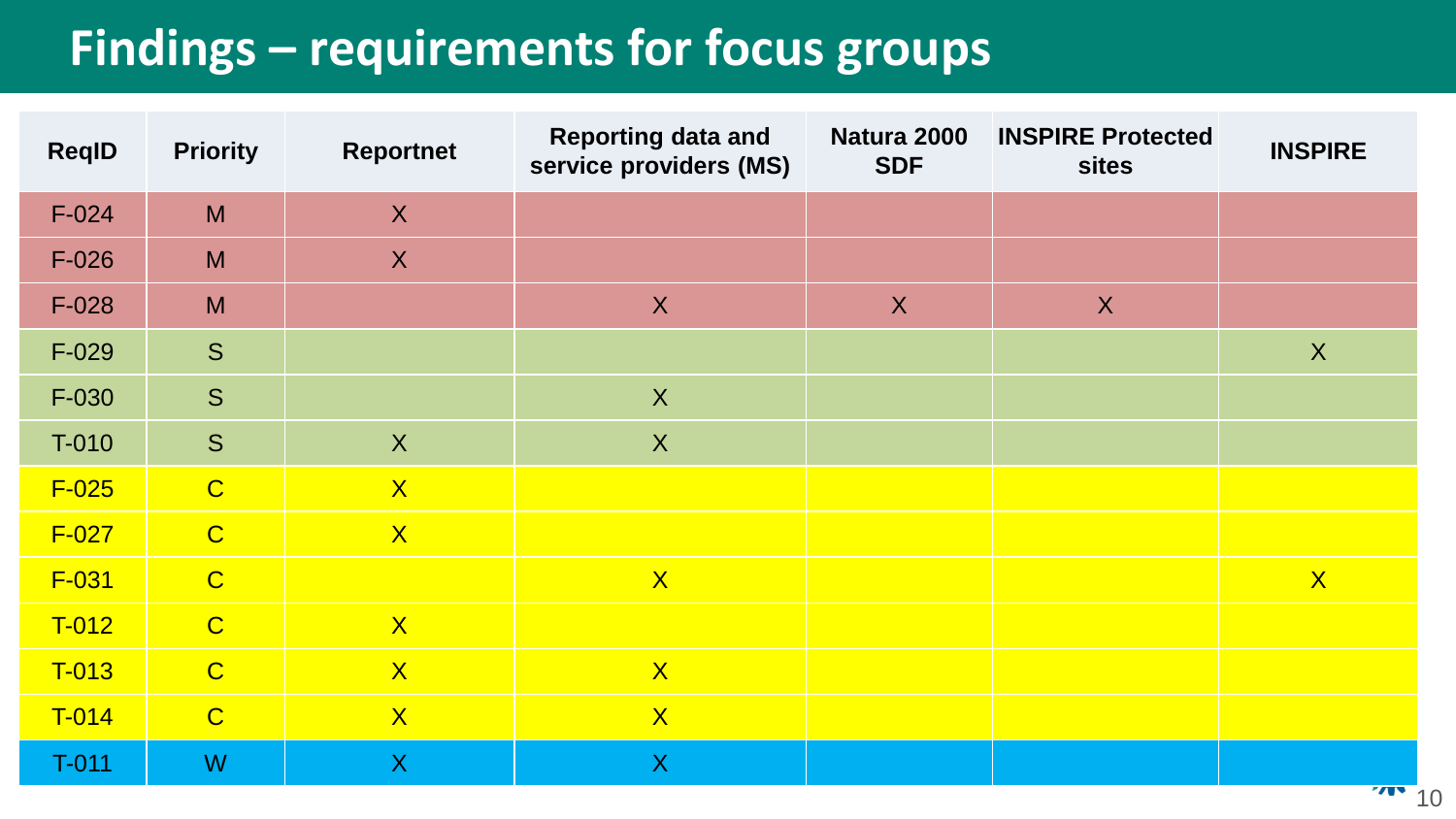### **Requirements - Reportnet**

| <b>RegID</b> | <b>Priority</b> | <b>Reportnet</b>                                                                                                                                                                                                                                           |
|--------------|-----------------|------------------------------------------------------------------------------------------------------------------------------------------------------------------------------------------------------------------------------------------------------------|
| $F-024$      | M               | Reportnet should provide the means to collect INSPIRE datasets and services, all relevant datasets have to<br>be available (complete geographic coverage, topic)                                                                                           |
| $F-026$      | M               | If the Inspire service is indicated in the reporting data flow, testing the availability of that service should be<br>part of the reporting workflow. Secondly, it must be tested if the returned data follows the expected schema                         |
| T-010        | S               | Atom feed: Supplied Atom feeds should be datasets feeds (not top feeds).<br>The Reportnet should include quality procedures to test the service and to provide the notification on findings.                                                               |
| $F-025$      | $\overline{C}$  | If an Inspire dataset contains features related to different reporting obligations, make sure it is possible to<br>download only the part of the dataset related to that reporting.                                                                        |
| $F-027$      | $\overline{C}$  | Test of each reported entry can be reached in the Inspire dataset through the given service(s). The Reportnet<br>should include quality procedures to test the data and matching and to provide the notification on findings.                              |
| $T-012$      | $\overline{C}$  | Reportnet workflows should continue to accommodate manual uploading of datasets where services are not<br>available.                                                                                                                                       |
| $T-013$      | $\overline{C}$  | WFS: Reportnet must be able to check if stored queries exist, therefore the ListStoredQueries feature is<br>mandatory.                                                                                                                                     |
| $T-014$      | $\overline{C}$  | Filenames in archived datasets should be unique. The Reportnet should include quality procedures to test the<br>service and to provide the notification on findings.                                                                                       |
| $T-011$      | W               | Atom dataset feeds supplied for harvesting could contain only the entries for the datasets under the specific<br>reporting obligation. The Reportnet should include quality procedures to test the service and to provide the<br>notification on findings. |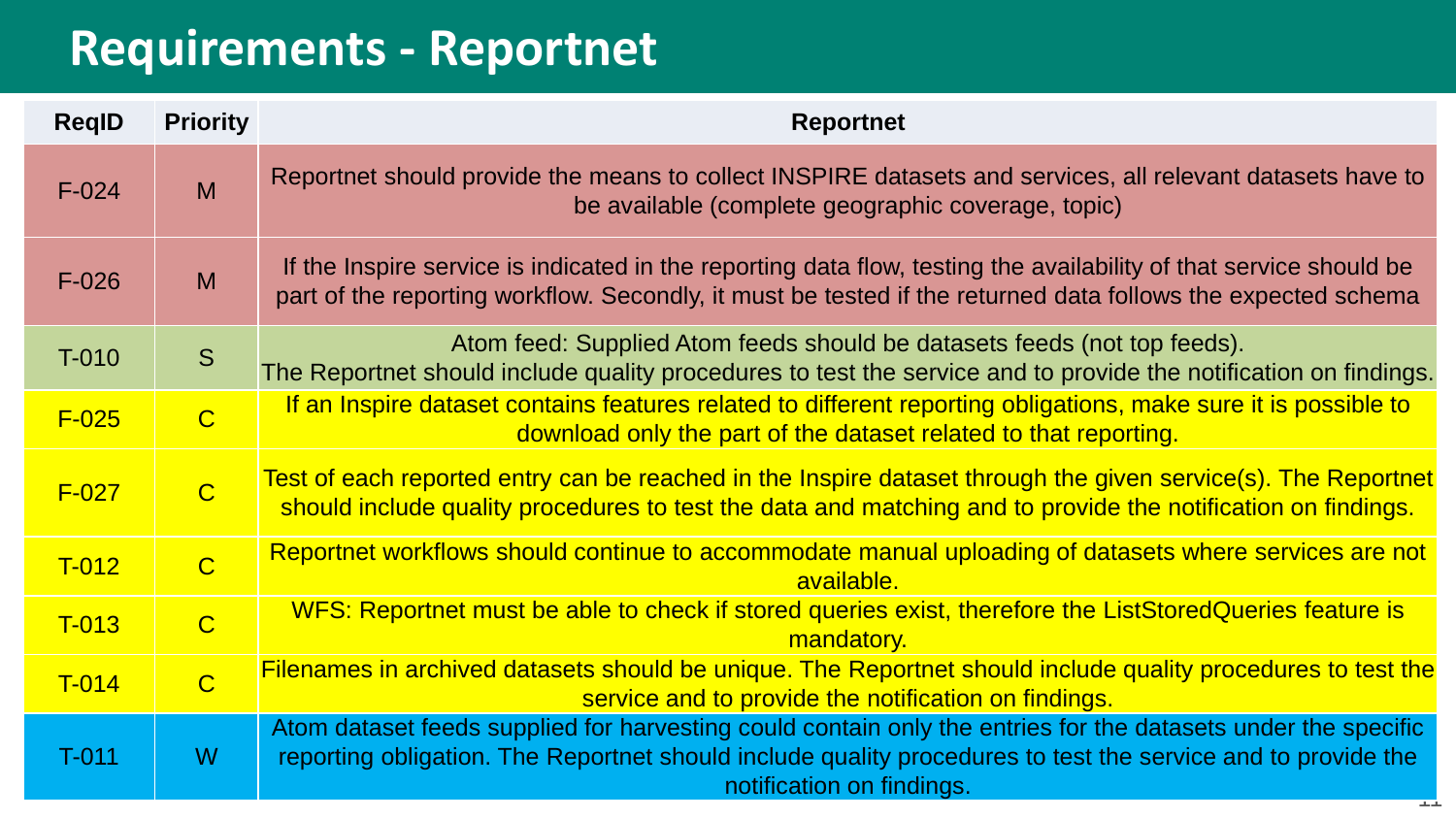## **Requirements – Reporting data and service providers**

| <b>RegID</b> | <b>Priority</b> | <b>Reporting data and service providers (MS)</b>                                                                                                                                                                                                                                                                                                |  |
|--------------|-----------------|-------------------------------------------------------------------------------------------------------------------------------------------------------------------------------------------------------------------------------------------------------------------------------------------------------------------------------------------------|--|
| $F-028$      | M               | Improve the implementation of inspire ID in Natura 2000 SDF.                                                                                                                                                                                                                                                                                    |  |
| $F-030$      | S               | Ensuring the spatial data (downloaded through INSPIRE download services) match the<br>reported thematic data. The responsibility to ensure this synchronisation lies with the MS.<br>However, while checking the data, there should be a mechanism in Reportnet to indicate the<br>discrepancies to the MS reporting contact person (reporter). |  |
| $T-010$      | S               | Atom feed: Supplied Atom feeds should be datasets feeds (not top feeds).                                                                                                                                                                                                                                                                        |  |
| $F-031$      | $\overline{C}$  | WFS: It should be easy and straightforward to extract a single feature using INSPIRE<br>identifier or thematic identifier.                                                                                                                                                                                                                      |  |
| T-013        | $\overline{C}$  | WFS: WFS Download Service must provide the ListStoredQueries feature for further<br>interrogations.                                                                                                                                                                                                                                             |  |
| $T-014$      | $\mathcal{C}$   | Compressed files: Filenames in compressed files (archived datasets) should be unique.                                                                                                                                                                                                                                                           |  |
| $T-011$      | W               | Atom feed: Atom dataset feeds supplied for harvesting could contain only the entries for the<br>datasets under the specific reporting obligation.                                                                                                                                                                                               |  |